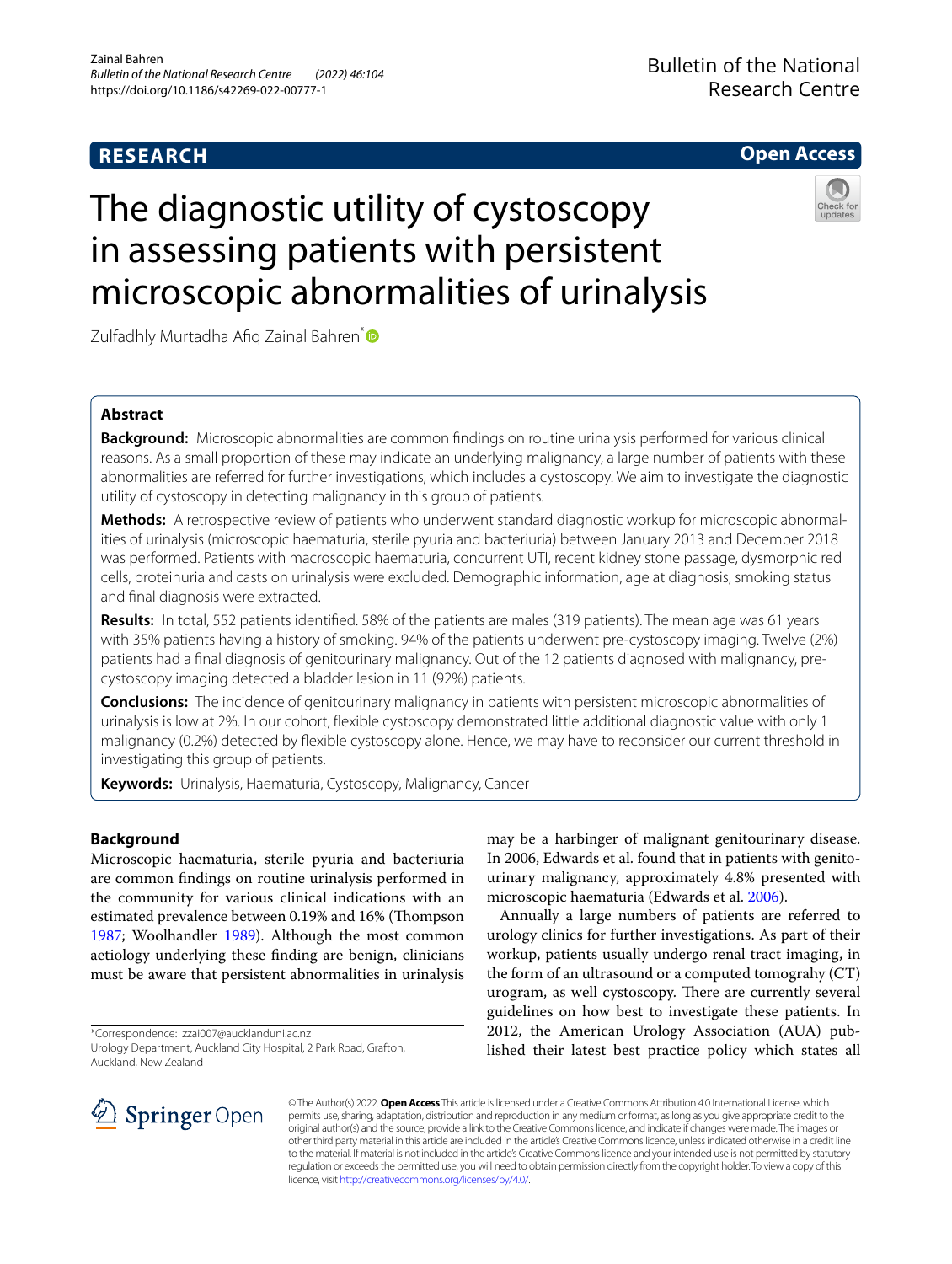patients with asymptomatic microscopic haematuria above the age of 35 should undergo a CT urogram as well as a cystoscopy (Davis et al. [2012](#page-5-3)). The National Institute for Health and Care Excellence (NICE) guidelines, in contrast, only suggested an urgent referral for microscopic haematuria for patients above the age of 60 and in the presence of dysuria or an elevated serum white cell count (Recommendations Organised by Site of Can-cer [2020\)](#page-5-4). The Canadian Urologic Association suggests mandatory cystoscopy in all patients with asymptomatic microscopic haematuria above the age of 40 (Wollin et al. [2013](#page-5-5)). Despite their diferences, one common component in these guidelines is that the majority of patients should undergo cystoscopy as part of their workup.

Whilst cystoscopy is currently is a universal recommendation in the standard diagnostic workup for persistent microscopic abnormalities of urinalysis, there needs to be a balance between excessive usage of resources, potential harms from cystoscopy and the risk of missing a signifcant pathology. We hypothesises that a higher threshold for performing cystoscopy is possible without compromising the detection of malignancy. The aim of this study is to assess the diagnostic utility of cystoscopy in detecting genitourinary malignancy amongst patients who presents with persistent microscopic abnormalities of urinalysis.

## **Methods**

We retrospectively reviewed the database at our tertiary urology referral centre for patients who underwent standard diagnostic workup for persistent microscopic urine abnormalities (microscopic haematuria, sterile pyuria and bacteriuria) between January 2013 and December 2018. A standard diagnostic workup includes imaging of the renal tract (ultrasound renal tract and/ or CT urogram) followed by clinical assessment and a local anaesthetic flexible cystoscopy. All patients underwent urine microscopy to assess the presence of red blood cell and its characteristics. Patients with dysmorphic red cells, proteinuria or casts in their urinalysis were excluded from the study. Patients with recent kidney stone passage and concurrent urinary tract infection were also excluded from the study.

In this study, microscopic haematuria is defned as the presence of more than  $20 \times 10^6$  per L red blood cells in a single urine sample, sterile pyuria is defned as the presence of elevated numbers of white cells  $(>10 \times 10^6$  per L) in a urine sample that appears sterile using standard culture and contaminated urine is defned as the presence of more than  $10 \times 10^{-6}$  per L of epithelial cells. All the defnitions were obtained from the local tertiary hospital guidelines. Bacteriuria, as the name implies, is the presence of bacteria in the urine. All patients with

self-reported history of visible haematuria were excluded from the study. Demographic information, age at diagnosis, smoking history and fnal diagnosis were recorded for all patients.

# **Results**

From January 2013 to December 2018, a total of 552 patients completed standard diagnostic workup and met the inclusion criteria. Figure [1](#page-1-0) illustrates the patient selection algorithm. The cohort was made up of 319 male  $(58%)$  patients and 233 female  $(42%)$  patients. The mean age of this cohort was 61 years, with 35% of the patients having a history of smoking. The majority of patients were asymptomatic (77%) and the remaining 127 (23%) patients had a documented history of lower urinary tract symptoms around the time of their presentation. Majority of the patients underwent pre-cystoscopy imaging (94%). Ultrasound was performed in 360 patients, CT urogram in 77 patients and 87 patients underwent both forms of imaging. New Zealand European were the largest ethnic group (40%) followed by Pacifc Islander (20%) and Maori (14%). A summary of the demographics is illustrated in Table [1](#page-2-0).

## **Urinalysis**

A total of 1156 urinalysis was performed prior to Urology referral. In total, 208 patients had 3 urinalysis performed, 190 patients had 2 urinalysis performed and 151 patients had 1 urinalysis performed. Three patients had no evidence of urinalysis performed. The results of the each urinalysis are as illustrated in Table [2.](#page-2-1) A total of 268

<span id="page-1-0"></span>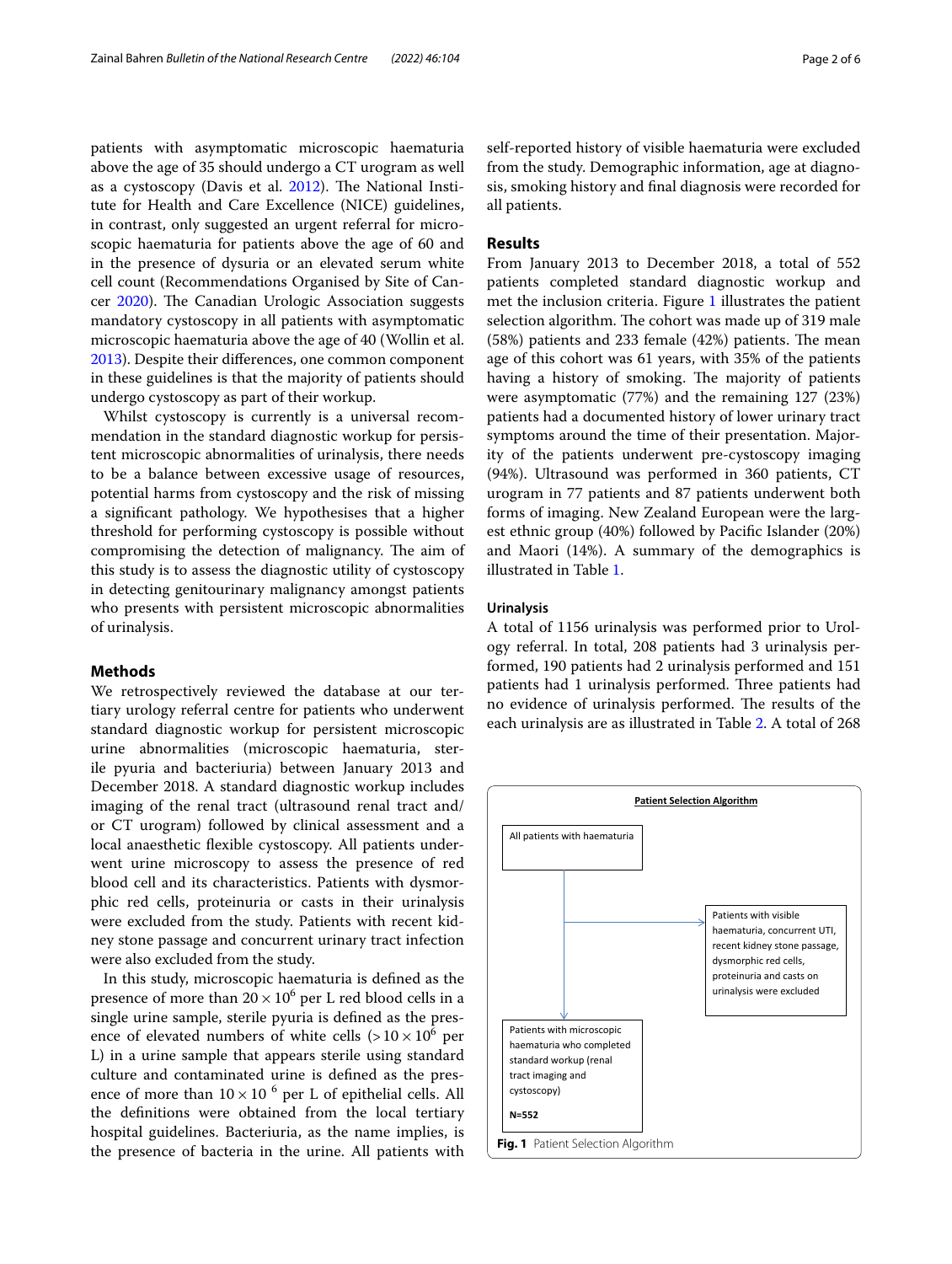### <span id="page-2-0"></span>**Table 1** Patient demographic

| Variable                   | N (%)     |
|----------------------------|-----------|
| Total                      | 552       |
| Age median                 | 61        |
| Age range                  | $22 - 93$ |
| Gender                     |           |
| Male                       | 319 (58)  |
| Female                     | 233 (42)  |
| Ethnicity                  |           |
| European                   | 219 (40)  |
| Pacific Islander           | 112 (20)  |
| Maori                      | 80 (14)   |
| Asian                      | 70 (13)   |
| Indian                     | 29(5)     |
| Others                     | 27(5)     |
| Unknown                    | 15(3)     |
| Imaging pre-cystoscopy     |           |
| <b>USS</b>                 | 360 (65)  |
| <b>CT</b>                  | 77 (14)   |
| USS and CT                 | 87 (16)   |
| None                       | 28(5)     |
| Anticoagulant/antiplatelet |           |
| Yes                        | 146 (26)  |
| No                         | 406 (74)  |
| Smoking history            |           |
| Current                    | 77 (14)   |
| Previous                   | 121 (22)  |
| Non-smoker                 | 148 (27)  |
| Unknown                    | 206 (37)  |

#### <span id="page-2-1"></span>**Table 2** Urinalysis outcomes

| <b>Result of urinalysis</b>               | Number of<br>urinalysis (%) |  |
|-------------------------------------------|-----------------------------|--|
| Normal                                    | 149 (12.9)                  |  |
| Contaminated                              | 274(23.7)                   |  |
| <b>Bacteriuria</b>                        | 63(5.4)                     |  |
| Sterile pyuria                            | 59(5.1)                     |  |
| Pure microscopic haematuria               | 399 (34.5)                  |  |
| Microscopic haematuria and sterile pyuria | 212 (18.3)                  |  |

patients had at least one urinalysis revealing microscopic haematuria. The rest of the patients have at least one urinalysis showing sterile pyuria, bacteriuria or sterile pyuria and microscopic haematuria.

#### **Outcome**

Flexible cystoscopy identifed 13 patients with bladder lesion. Twelve of these patients were subsequently confrmed to have a malignant lesion, and the remaining patient was diagnosed with cystitis cystica. The rate of bladder cancer was 3.1% and 0.9% in males and females, respectively. The youngest male and female diagnosed with bladder cancer were 52 and 60 years old, respectively. A total of 5 patients (42%) were either current or ex-smokers. All the patients diagnosed with malignancy had no urinary symptoms on their initial referral.

The final histology for the 12 patients was non-muscle invasive bladder cancer (7 pTa high grade, 3 pTa low grade, one died from a presumed unrelated malignancy whilst awaiting resection) and one was diagnosed with prostate cancer. Of the 12 patients, 3 had at least one urine sample showing microscopic haematuria, 6 had microscopic haematuria and sterile pyuria, 2 had sterile pyuria and 1 had bacteriuria. Overall 3.4% (9/262) of patients with MH and 1% (3/290) of patients with other microscopic abnormalities of urinalysis were diagnosed with a malignancy.

Out of the 12 patients diagnosed with malignancy, precystoscopy imaging detected a bladder lesion in 11 (92%) patients. Four of these patients underwent an ultrasound, 1 patient underwent a CT and 6 patients underwent both forms of imaging. Flexible cystoscopy only identifed one additional case of malignancy (0.2%) which was not picked up on pre-cystoscopy imaging and this patient had a low-grade pTa lesion. The data for patients diagnosed with malignancy are summarised in Table [3](#page-3-0). Although the number of malignancies were very low, men were more likely to be diagnosed with malignancy  $(p=0.06)$ ; however, there was no diference between malignancy rates for older patients or those with history of smoking.

# **Discussion**

Microscopic haematuria and other microscopic abnormalities of urine are common fndings on routine urinalysis performed in the community for various clinical indications. Most current guidelines suggest relatively resource intensive secondary investigations. Our study suggests that in majority of the patients a more truncated approach may be safe and efficacious.

Our retrospective review has revealed a low rate of malignancy in patients with microscopic haematuria (2%) in line with recent publications (Jung et al. [2010](#page-5-6); Samson et al. [2018](#page-5-7)). In their retrospective review of patients undergoing standard diagnostic workup for asymptomatic microscopic haematuria, Gonzalez et al. identifed 25 patients with bladder cancer (1.2%) (Gonzalez et al. [2019](#page-5-8)). The final pathology for all patients was nonmuscle invasive bladder cancer. Samson et al. in 2017 conducted a retrospective analysis on 1049 patients with asymptomatic haematuria and this revealed 6 patients all with non-muscle invasive bladder cancer (0.57%) (Samson et al. [2018](#page-5-7)). Similarly the fnal pathology report for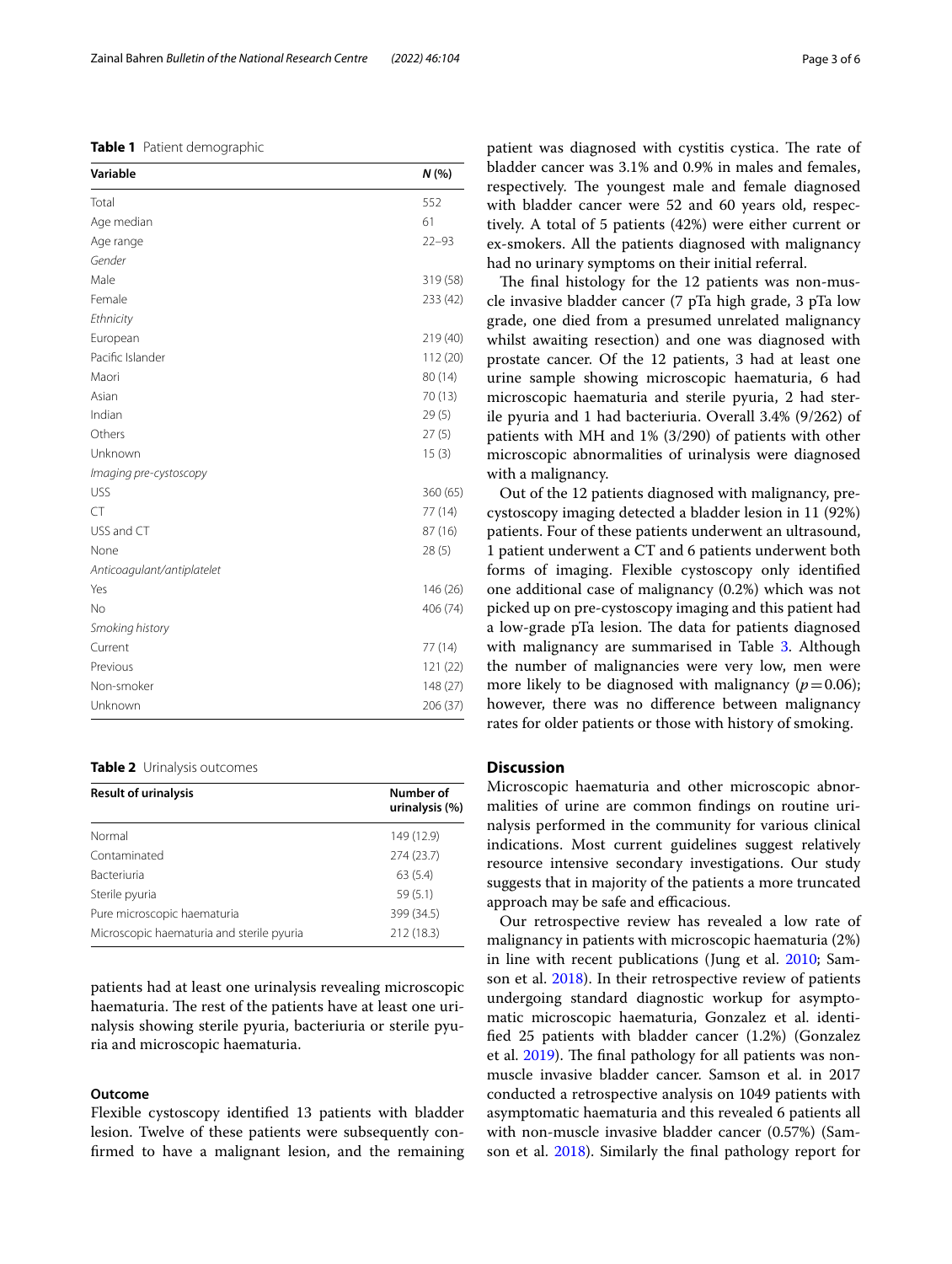| Patient        | Age | Gender | <b>Smoking Status</b> | Symptoms | <b>Final diagnosis</b>       | Imaging pre-<br>cystoscopy | Lesion seen on pre-<br>cystoscopy imaging | Urinalysis results                           |
|----------------|-----|--------|-----------------------|----------|------------------------------|----------------------------|-------------------------------------------|----------------------------------------------|
|                | 86  | Male   | Non-smoker            | Nil      | pTa low grade                | <b>USS</b>                 | <b>No</b>                                 | Bacteriuria                                  |
| 2              | 52  | Male   | Ex-smoker             | Nil      | pTa low grade                | <b>USS</b>                 | Yes                                       | Sterile pyuria and microscopic<br>haematuria |
| 3              | 92  | Female | Non-smoker            | Nil      | pTa low grade                | USS and CT                 | Yes                                       | Microscopic haematuria                       |
| $\overline{4}$ | 86  | Male   | Non-smoker            | Nil      | pTa high grade               | <b>USS</b>                 | Yes                                       | Sterile pyuria                               |
| 5              | 60  | Female | Current smoker        | Nil      | pTa high grade               | <b>USS</b>                 | Yes                                       | Sterile pyuria and microscopic<br>haematuria |
| 6              | 63  | Male   | Current smoker        | Nil      | pTa high grade               | USS and CT                 | Yes                                       | Sterile pyuria and microscopic<br>haematuria |
| 7              | 69  | Male   | Non-smoker            | Nil      | pTa high grade               | USS and CT                 | Yes                                       | Sterile pyuria                               |
| 8              | 79  | Male   | Ex-smoker             | Nil      | pTa high grade               | USS and CT                 | Yes                                       | Microscopic haematuria                       |
| 9              | 88  | Male   | Ex-smoker             | Nil      | pTa high grade               | USS and CT                 | Yes                                       | Sterile pyuria and microscopic<br>haematuria |
| 10             | 85  | Male   | Non-smoker            | Nil      | pTa high grade               | <b>USS</b>                 | Yes                                       | Microscopic haematuria                       |
| 11             | 70  | Male   | Non-smoker            | Nil      | No histology <sup>†</sup>    | USS and CT                 | Yes                                       | Sterile pyuria and microscopic<br>haematuria |
| 12             | 93  | Male   | Non-smoker            | Nil      | Prostate cancer <sup>#</sup> | CT.                        | Yes                                       | Sterile pyuria and microscopic<br>haematuria |

## <span id="page-3-0"></span>**Table 3** Data for patients with malignancy

† Patient died prior to bladder lesion resection

‡ Patient has a PSA of 77, a malignant digital rectal exam and a normal cystoscopy. Hence, a clinical diagnosis of prostate cancer was established

all the patients diagnosed with malignancy in our cohort was non-muscle invasive bladder cancer. A recent prospective study of 3556 patients by Tan et al. has revealed similar rates of diagnosis of genitourinary malignancy in patients with microscopic haematuria (3.1%) (Tan et al. [2018a\)](#page-5-9). Interestingly this particular cohort has a signifcant number of patients diagnosed with muscle invasive bladder cancer (31.3%) amongst patients with microscopic haematuria, and of these patients, one was below the age of 60. The stated studies above have not reported whether cystoscopy led to additional fndings beyond what pre-cystoscopy imaging had identified. This is the main point of diference in our study.

One unique feature of our study is that secondary to our outpatient triage protocols, all patients will undergo radiological imaging prior to clinic assessment and cystoscopy. Our retrospective analysis has revealed that coupled with renal tract imaging, cystoscopy provided little additional diagnostic utility with only 1 malignancy (0.2%) detected by fexible cystoscopy alone. Although easy to perform, cystoscopy is invasive, uncomfortable, expensive and consumes signifcant amount of clinical resources. Issues such as lethargy, dysuria, haematuria and suprapubic pain were common post-cystoscopy (Erkal [2007](#page-5-10)). Complications such as UTIs can also be significant. The previous literature has published rates of UTI between 2 and 7.5% (Herr [2015](#page-5-11); Clark and Higgs [1990](#page-5-12)). This is further highlighted in the AUA best practice guidelines, in which patients with risk factors for a UTI are recommended to have prophylaxis antibiotics (Wolf et al. [2008](#page-5-13)). Another important consideration regarding cystoscopy is that it is costly. Halpern et al. in 2017 illustrated this in their decision analytic model to determine the most cost-efective method in investigation asymptomatic haematuria (Halpern et al. [2017](#page-5-14)). Based on the Medicare Physician Fee Schedule, the cost of cystoscopy alone from the payer's perspective ranged from \$166-\$285. The incremental cost of cancer detected for cystoscopy alone was \$10 287 (Halpern et al. [2017](#page-5-14)).

Apart from deciding who needs to be investigated, another issue that faces many urologist is how best to image the renal tract. The recent AUA guidelines suggested the use of CT Urogram as a frst line imaging of choice for microscopic haematuria (Davis et al. [2012](#page-5-3)). Patients who have absolute or relative contraindication to a CT Urogram can be imaged with either a magnetic resonance Urogram or an Ultrasound, in descending order of preference (Davis et al. [2012](#page-5-3)). In our cohort, 10 out of the 12 patients with malignancy had bladder mass picked up on pre-cystoscopy ultrasound. Only one patient with a normal ultrasound was subsequently diagnosed with pTa bladder malignancy. CT only detected one additional case of malignancy in our cohort. In 2011, Cauberg et al. conducted a prospective review on types of renal tract imaging and found that ultrasound is sufficient to exclude signifcant upper tract disease in patients with microscopic haematuria (Cauberg et al. [2011](#page-5-15)). Lisanti et al. has also previously shown that CT Urogram provided no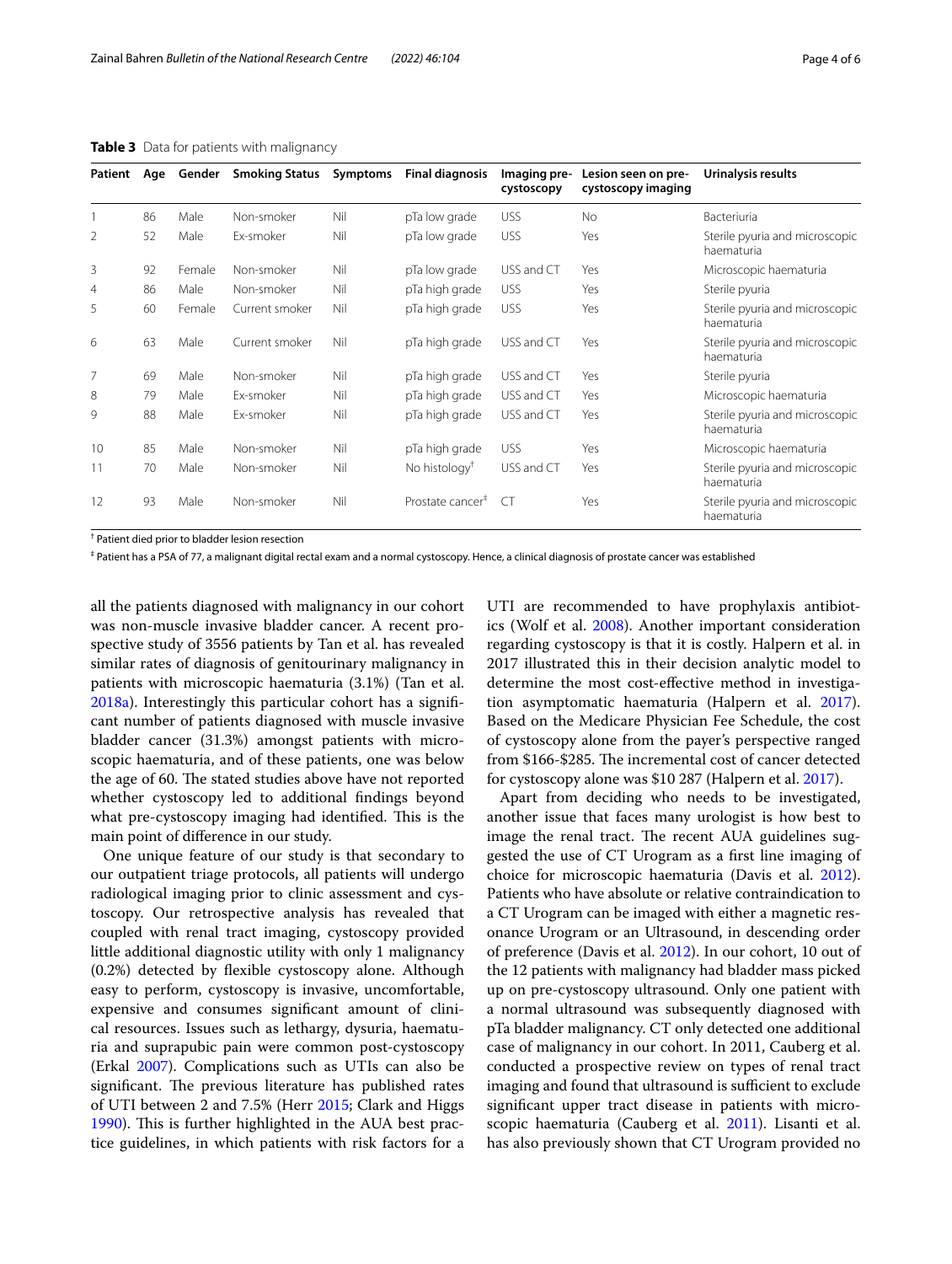additional beneft over non-enhanced CT in evaluating the upper renal tract in patients with microscopic haematuria (Lisanti et al. [2014\)](#page-5-16). Additionally, previous studies have highlighted the implications of non-urologic CT fndings such as added cost and morbidity from invasive tests and treatments (Morgan et al. [2015](#page-5-17); Lai et al. [2016](#page-5-18)).

More recently, the usage of novel urinary biomarkers has been reported to have a high sensitivity and negative predictive value (Tan et al. [2018b\)](#page-5-19). However, to date, these markers are not considered to be a frst line investigation tool and are not to be used without cystoscopy (Tan et al.  $2018b$ ). Apart from that, the emerging use of *CxBladder* may offer an alternative in investigating microscopic haematuria. A recent study has revealed a high negative predictive value of 97.4% and 35% of patients avoided cystoscopy (Konety et al. [2019\)](#page-5-20).

Whilst there is ongoing debate regarding the gold standard workup, our results suggests that not all patients with persistent microscopic abnormalities of urinalysis necessarily need to undergo cystoscopy. In our cohort of 552 patients who completed workup, 3.4% of those with microscopic haematuria and 1% of those with other urinalysis abnormalities were diagnosed with malignancy. This is similar to the DETECT I reports with a rate of malignancy of 3.1% amongst patients with microscopic haematuria (Tan et al. [2018a\)](#page-5-9). Although the variables that we analysed (age, smoking status, gender) did not reach any statistically signifcant results, this may be explained due to our small patient number. This is supported by the fact that multiple reviews has previously shown that older age, male gender and positive smoking status are signifcantly associated with the risk of underlying malignancy (Davis et al. [2012](#page-5-3); Samson et al. [2018;](#page-5-7) Gonzalez et al. [2019](#page-5-8)). Based on the literature, a cystoscopy should strongly be considered in elderly male with a history of smoking. Younger patients may not need to undergo a cystoscopy; however, decision should be made after reviewing the presence of other symptoms as well as risk factors. For instance, there might be a beneft in performing a cystoscopy in low risk populations to assist the diagnosis of non-malignant pathology such as benign prostatic enlargement or urethral stricture (Gonzalez et al. [2019](#page-5-8)). Ultimately, the decision of who should undergo a cystoscopy should be individualised and this needs to be discussed between the treating physician and patient. Our study does not mean that we do not advocate for investigation of urinalysis abnormalities; however, we suggest that with improved contemporary imaging there may be less need to for routine cystoscopy as a diagnostic tool. Furthermore, by only utilising cystoscopy on selected patients and cases, this will render it to be more cost-efective.

Our analysis has several limitations that should be mentioned. Our data collection was limited to a single tertiary referral centre; hence, our results may not be generalisable to the wider population. Additionally, our review was a cross-sectional study; no long-term follow-up was performed. This is crucial as patients with microscopic haematuria with initial negative evaluation still have a 1–3% of developing cancer over time (Wieder [2010](#page-5-21)).

## **Conclusions**

As expected the incidence of malignancy in patients who presents with persistent abnormality in urinalysis is low at 2%. In our cohort, fexible cystoscopy demonstrated little additional diagnostic value with only 1 malignancy (0.2%) detected by fexible cystoscopy alone. Given the high frequency of abnormal urinalysis sample in the community coupled with the logistics, costs and resources necessary for a cystoscopy, we may have to reconsider our current threshold in utilising fexible cystoscopy in patients with persistent microscopic abnormalities of urinalysis. The ultimate goal is balancing the risk of potentially missing a diagnosis of cancer versus excessive usage of resources.

#### **Abbreviations**

CT: Computed tomography; AUA: American Urology Association; NICE: National Institute for Health and Care Excellence.

#### **Acknowledgements**

Not applicable.

#### **Authors' contributions**

ZMAZB performed data collection, data analysis as well as writing the initial and fnal draft. The author read and approved the fnal manuscript.

#### **Funding**

None to declare.

#### **Availability of data and materials**

Data are presented in the main paper.

#### **Declarations**

#### **Ethics approval and consent to participate**

This review has been assessed by the Health and Disability Ethics Committees (HDEC) of New Zealand and has been deemed as "out of scope" and does not require HDEC approval.

#### **Consent for publication**

Not applicable.

#### **Competing interests**

The authors declare that they have no competing interests.